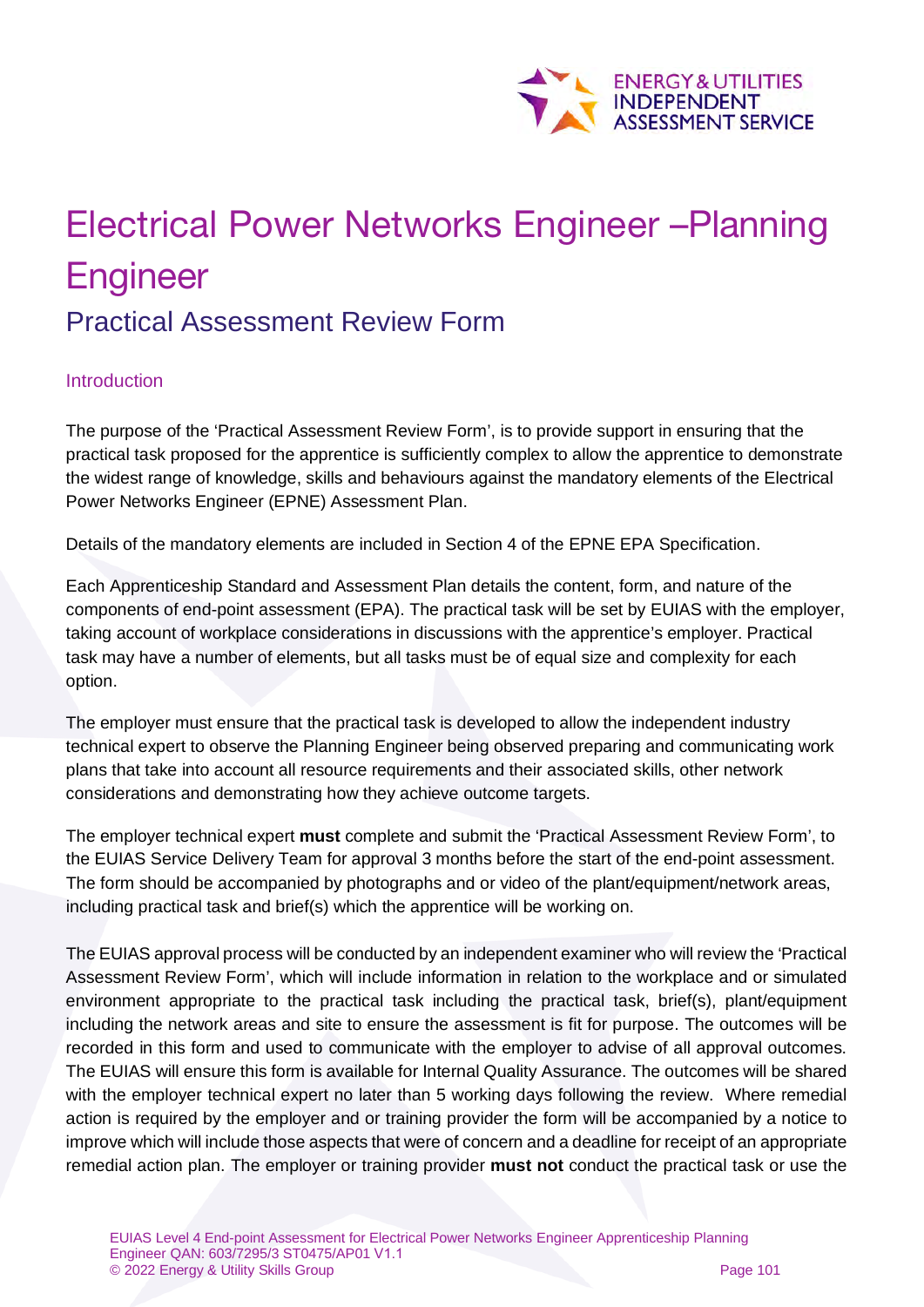

brief(s), plant/equipment/network areas, site for the practical task until a final approval confirmation has been received from the EUIAS.

Please be aware:

- Practical task review does not quarantee that the apprentice will pass the practical task
- No health and safety risk assessment has been carried out by EUIAS
- EUIAS review does not remove any of the provider's obligations to ensure full coverage of the standard, and full compliance with relevant legislation
- EUIAS review is based only on information supplied and is not a guarantee that the task and plant/equipment on the day of the practical will be sufficient for an EPA practical task
- The information provided in this Practical Assessment Review Form must not be shared with the apprentice

[Please turn to the next page for the Practical Assessment Review Form]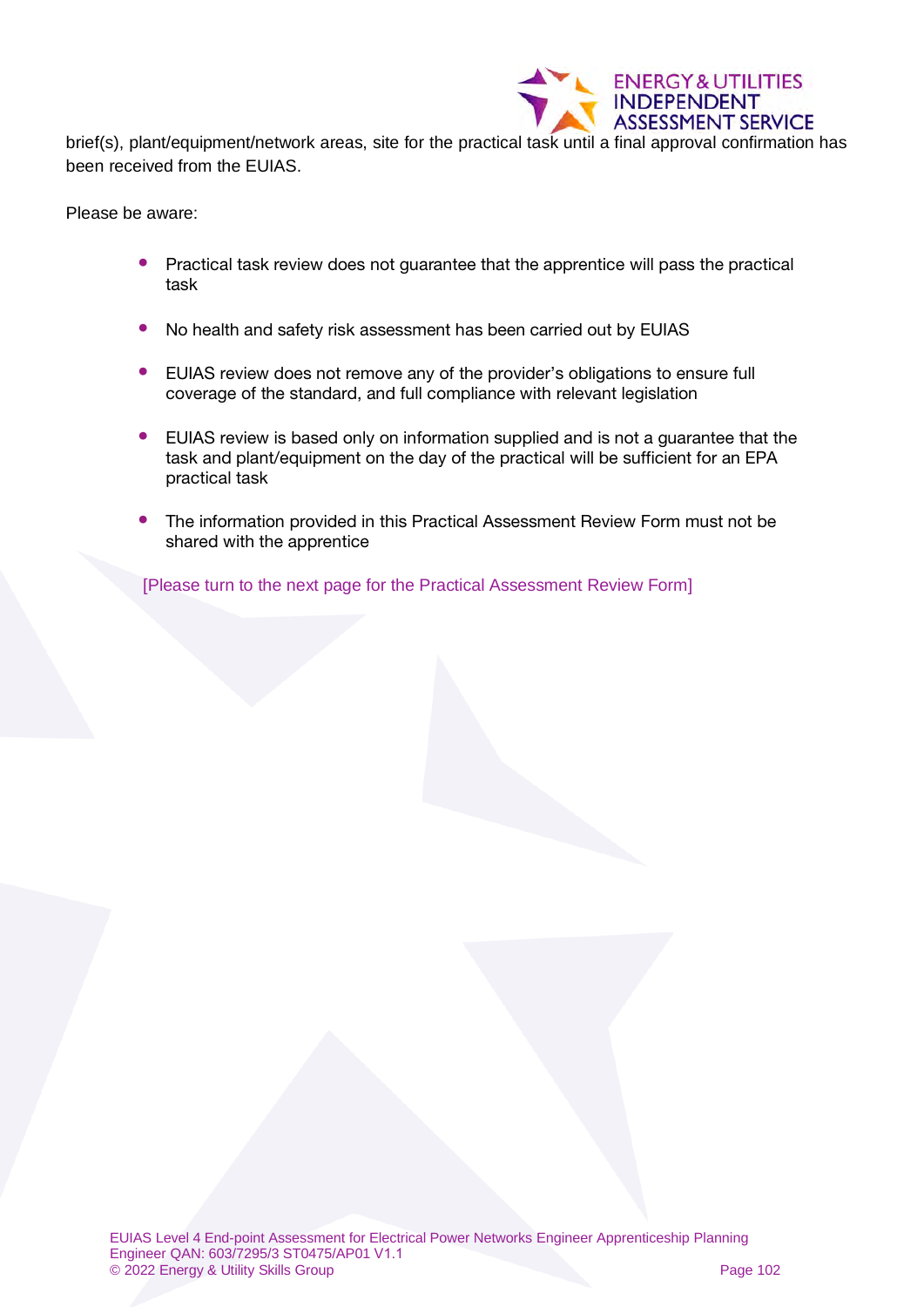# Level 4 EPNE Practical Assessment Review Form

## Return completed form to [enquiries@euias.co.uk](mailto:enquiries@euias.co.uk)

| <b>Employer name and site address</b>                                                                                                                                     |                                           |
|---------------------------------------------------------------------------------------------------------------------------------------------------------------------------|-------------------------------------------|
| Training provider (if applicable) name<br>and site address                                                                                                                |                                           |
| <b>Standard</b>                                                                                                                                                           | <b>Electrical Power Networks Engineer</b> |
| Pathway                                                                                                                                                                   | <b>Planning Engineer</b>                  |
| Level                                                                                                                                                                     | 4                                         |
| <b>Practical Task Brief(s) Titles</b>                                                                                                                                     |                                           |
| Name of site to be approved                                                                                                                                               |                                           |
| <b>Contact Details: Employer technical</b><br>expert full name, email address and<br>contact number overseeing the setup<br>of the practical task (documents and<br>site) |                                           |
| Date of review                                                                                                                                                            |                                           |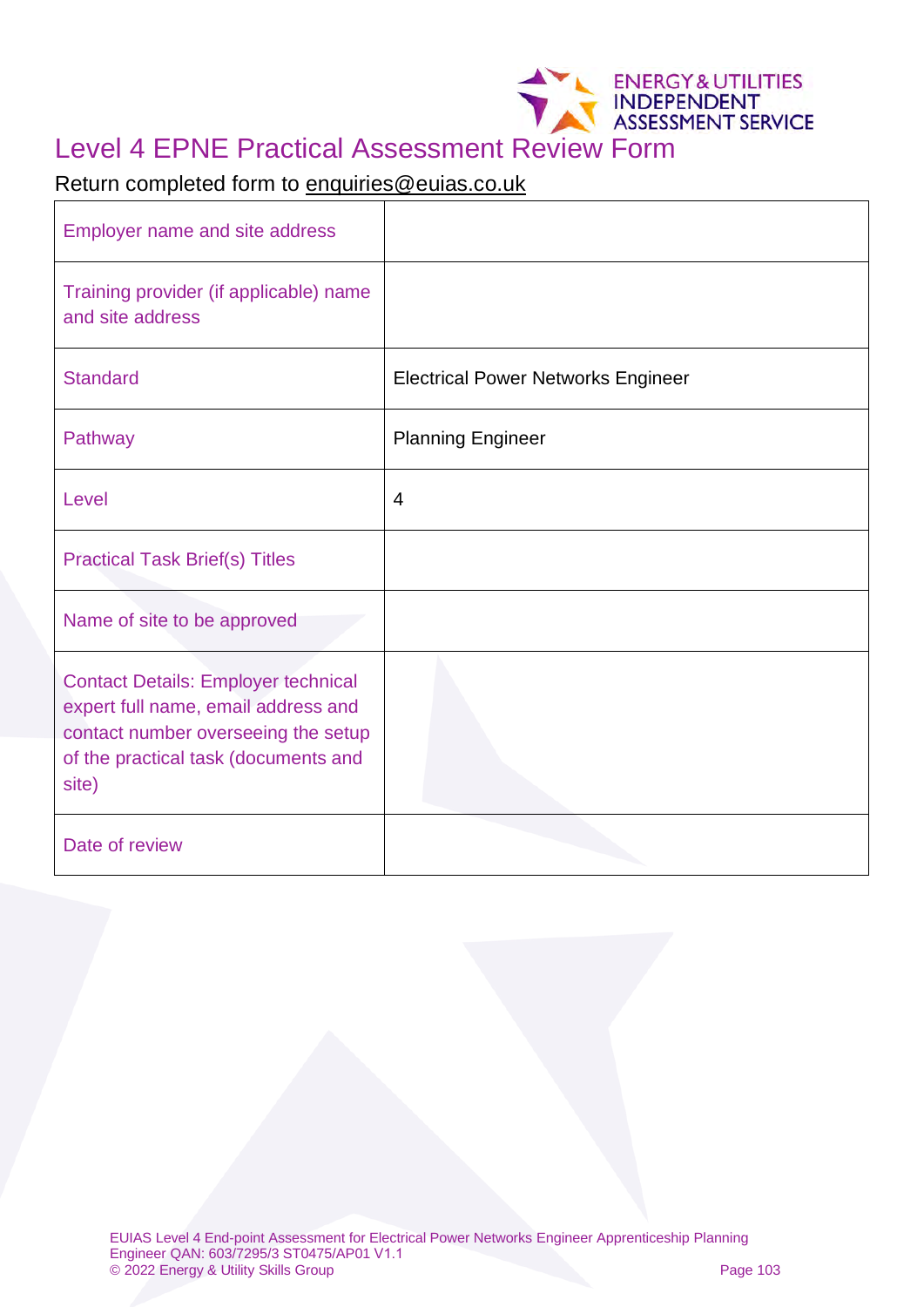#### Practical Task Assessment Criteria **Evidence Sampled**



Please complete one form per apprentice:

- Covering the aspects of network reinforcement plans that include making plant and equipment proposals as well as including the plan information in regulatory terms to cover the depth and breadth of the criteria
- Explain in detail how you plan to meet the knowledge, skills, behaviours and specific skills required in the task(s) for the practical observation.

Please answer all questions concisely and thoroughly, and provide accurate details to the questions listed below:

| Description of the practical task including the purpose for      |  |
|------------------------------------------------------------------|--|
|                                                                  |  |
| which this task is to be used for (i.e., List the specific tasks |  |
| to be undertaken).                                               |  |
|                                                                  |  |
|                                                                  |  |
|                                                                  |  |
| Are the operations to be conducted in a real working live        |  |
| environment?                                                     |  |
|                                                                  |  |
| Will the practical allow the assessor to observe the             |  |
| apprentice developing aspects of network reinforcement           |  |
| plans that include making plant and equipment proposals          |  |
| as well as including the plan information in regulatory          |  |
| returns?                                                         |  |
|                                                                  |  |
| Is the practical task to be conducted in the workplace           |  |
|                                                                  |  |
| appropriate to the task(s)and are there any risks involved?      |  |
|                                                                  |  |
| Provide a description of the proposed practical task(s) for      |  |
| preparing and communicating work plans that take into            |  |
| account all resource requirements and their associated           |  |
| skills, other network considerations and demonstrating           |  |
| how they achieve their outcome targets.                          |  |
|                                                                  |  |
| Or                                                               |  |
| Attach the proposed planned practical task(s) document.          |  |
|                                                                  |  |
| Does the practical task(s) have a number of elements, if         |  |
| yes how many?                                                    |  |
|                                                                  |  |
| Do the practical task elements meet the requirements of          |  |
| the Assessment Plan Annex A the Specification Section            |  |
|                                                                  |  |
| 5?                                                               |  |
| Do the practical task(s) include separate briefs? If yes,        |  |
| please attach and send them to the EUIAS with this form.         |  |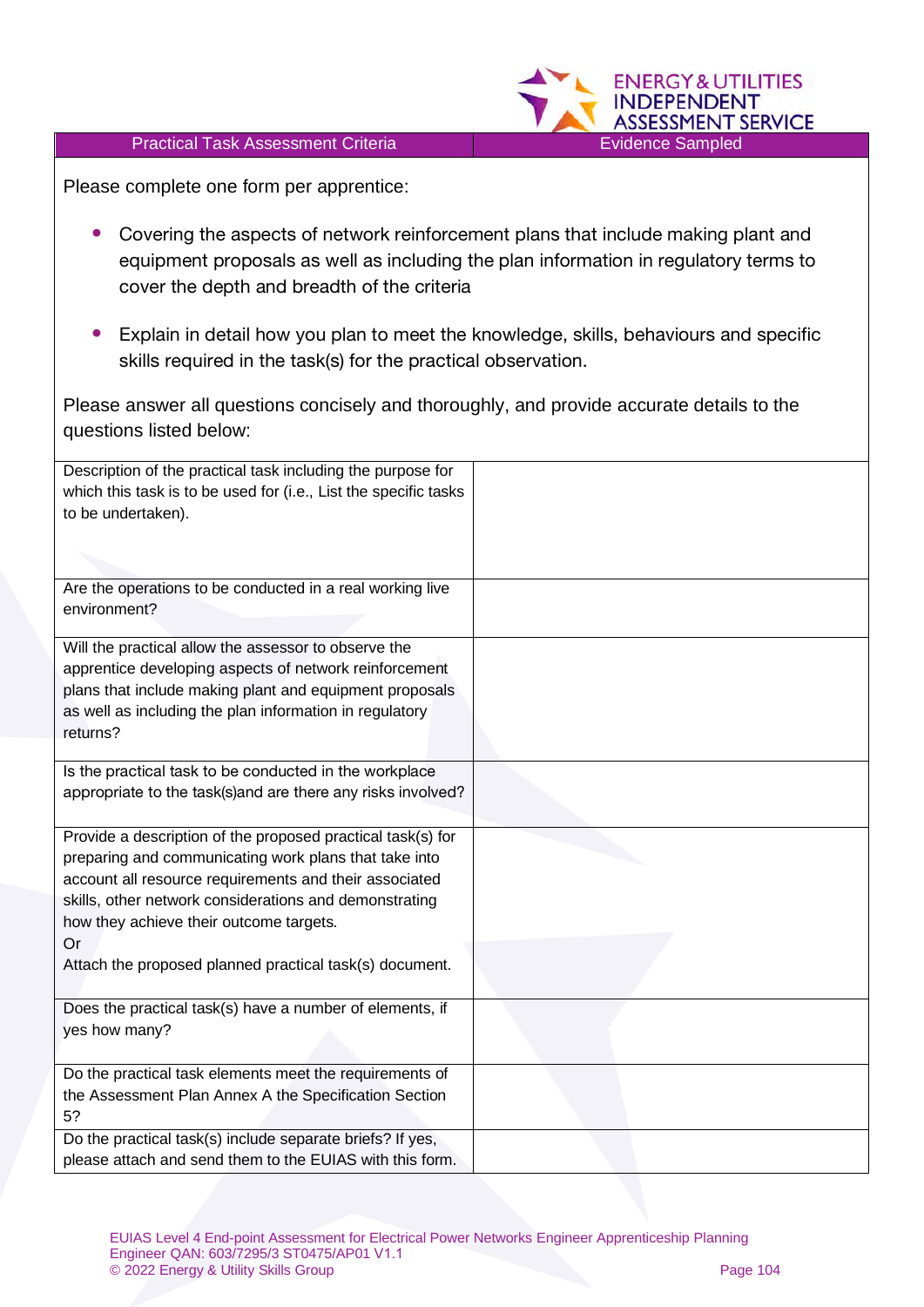

| Does the practical task(s) meet the core selected technical |  |
|-------------------------------------------------------------|--|
| knowledge (CTK6; CTK9) as specified in Section 2 of the     |  |
| Specification?                                              |  |
| Does the practical task(s) meet the core selected core      |  |
| skills (CS1; CS2; CS4; CS8; CS11) as specified in Section   |  |
| 2 of the Specification?                                     |  |
| Does the practical task(s) meet ALL the behaviours (B1;     |  |
| B3; B4; B5) as specified in Section 2 of the Specification? |  |
| Does the practical task(s) meet the Specific Skills for the |  |
| Planning Engineer (SS2; SS5) as specified in Section 2 of   |  |
| the Specification?                                          |  |
| Provide details of the plant, equipment and networks that   |  |
| is to be used                                               |  |
|                                                             |  |
| Provide site-specific details including access and or       |  |
| induction arrangements                                      |  |
|                                                             |  |
| Will the technical experts require PPE?                     |  |
| Will the apprentice require PPE?                            |  |
|                                                             |  |
|                                                             |  |

**Remember: the specific detail of the tasks to be undertaken should be kept confidential from the apprentices, and you will require differing tasks where you have more than one apprentice to be assessed so that each apprentice cannot predict which task they will be given.**

# Practical Task, Photographic and or Video Evidence

#### Practical Task Scenario

**Details of the practical task scenario including the purpose for which this scenario task is to be used for or state if the task is included for submission.**

Practical Task per scenario

**Details – List the specific tasks to be undertaken in the above scenario or state if the brief(s) are included for submission.**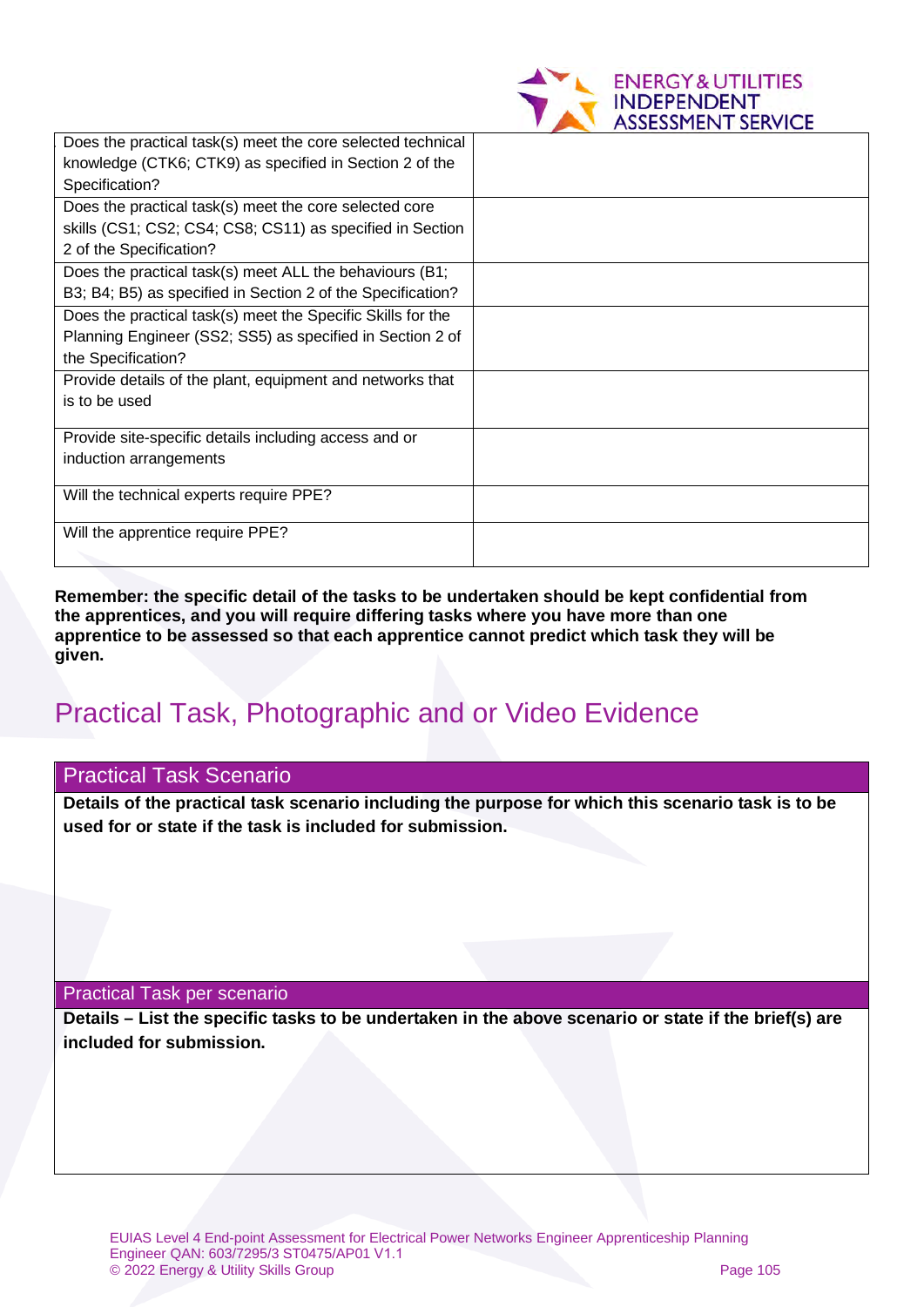

Photographs and or Videos

**Photograph and or Video 1: Insert Title –**

**Insert photograph**

## **Photograph and or Video 2: Insert Title –**

**Insert photograph**

**Photograph and or Video 3: Insert Title - Insert photograph**

**Photograph and or Video 4: Insert Title - Insert photograph**

**Photograph and or Video 5: Insert Title -**

**Insert photograph**